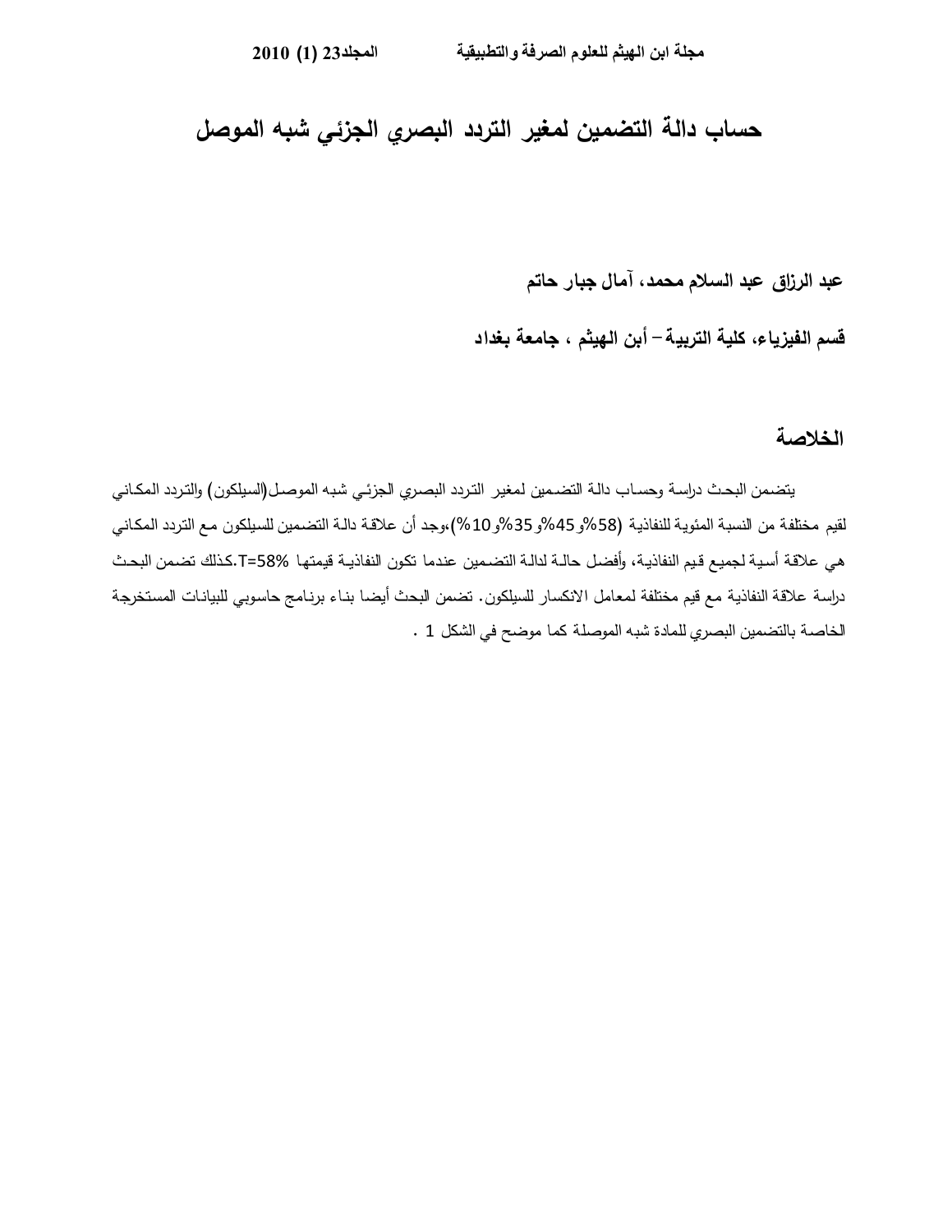# **Modulation Function Calculation For Optical Semiconductor Fractal Modulator**

### **AR. A. S. Mohammad , A. Jabbar**

## **Department of Physics, College of Education Ibn-AL-Haitham, University of Baghdad**

### **Abstract**

 The research includes the study and calculation of the modulation function of Optical Semiconductor Fractal Modulator and spatial frequency for different values of Silicon modulator transmittance percentage(10%,35%,45%,58%),it found the relation between the modulation function of Silicon and spatial frequency, the exponential relation of all values of the transmittance, the best state of modulation function when the value of transmittance is  $T=58\%$ ,also the research includes the study of the relation of transmittance with different values of refractive index of Silicon . So the research involves building a computer program of output data which would relate to fractal optical modulation made of semiconductor material as shown in Fig.  $(1)$ .

### **Introduction**

 Optical modulator is used to generate opto-electronic signal, which depends on the modulator shape and rotation speed. In addition, it may be used (the modulator) as a filter of light for specific wavelength depending on the values of refractive index of the modulator material.

 In this paper fractal, function was used to design update Fractal Optical Modulator made of semiconductor material such as [Germanium, Silicon...] .In present article a silicon was used as a material of the Fractal modulator for different values of transmittance percentage

### **Fractal Function**

 Euclidean geometry provides a first approximation to the structure of physical object. It describes objects of simple shapes point , line segments , ellipses , circles, boxes and cubes , they have a few characteristic sizes with dimensions of one , two and three .This geometry is mainly oriented a round liner integral system .Benoit Mondebort 2 mainly suggested the existence of geometries near to the geometry of nature ,known as fractal geometry [1,2].

 The word fractal is referred to infinitely complex; in mathematics a fractal is a geometric object that satisfies a specific technical condition.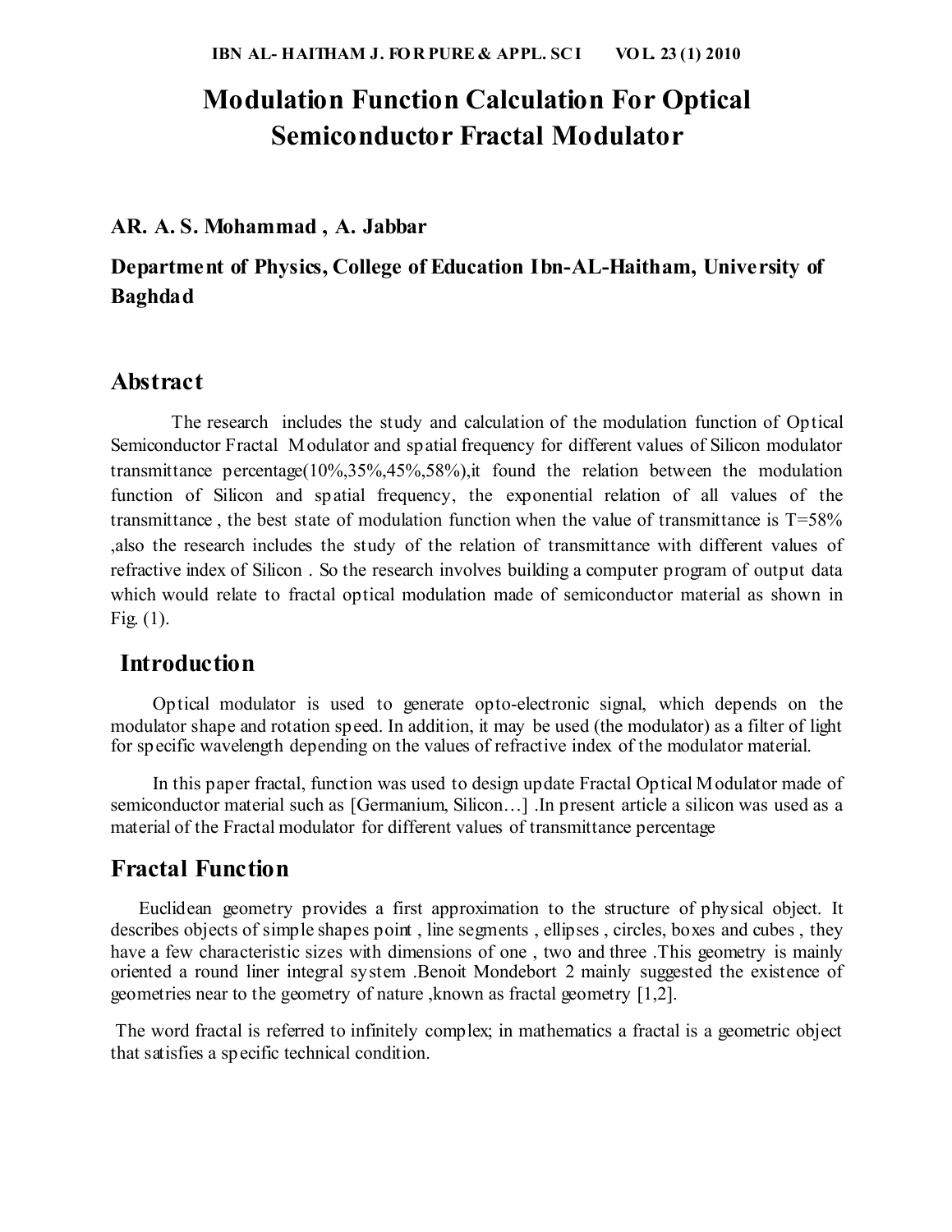An alternative way to specify the dimension of self-similar pieces with magnification factor N into which the figure may be broken. Therefore, the dimensions of the sierpinski triangle need logarithms to find the exponent in this case in general [3].

$$
N = \frac{L}{K} \dots \dots \dots \dots \dots (1)
$$

N: number segment

L: length of segment

K: length of each piece in the segment

$$
N = \left(\frac{L}{K}\right)^{D'}
$$
............(2).  
Where D' is fractal dimension

By taking logarithm for eq. (2)

$$
LogN = Log\left(\frac{L}{K}\right)^{D'}.
$$
  

$$
LogN = D'Log\left(\frac{L}{K}\right).
$$

 $D' = [Log N / Log \notin L/K \$  ........... (3). [3]

#### **Fractal Optical Modulator Design**

Designing the optical modulator from semiconductor material by using fractal function is done during building a computer program , which consists of ten oblique sectors and ten transmittance sectors for light, each sector is divided by using fractal function to small elements of triangle shape and spread it randomly as shown in Fig.(1).

The area of each element (triangles) is calculated substrate from the total area of disc (size of modulator), to evaluate the total area of transparent by using mathematics:

$$
(h2)+(a2) = (1)2 \dots (4). [4]
$$

Suppose we have similar triangle which has equal side (a)  $=1$ mm

Therefore 
$$
h^{2} + (0.5)^{2} = (1)^{2}
$$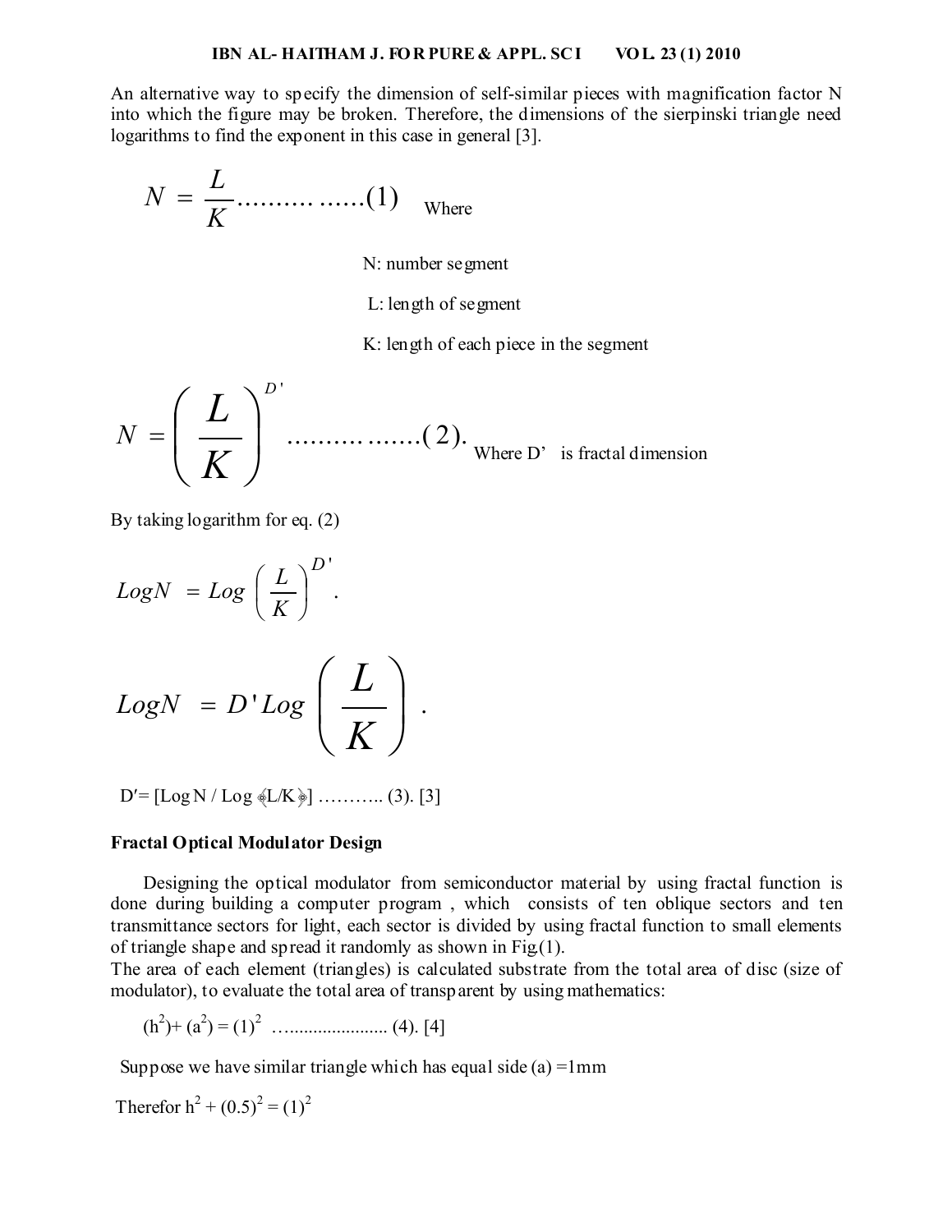#### $h = 0.866$ mm

The area of triangle = (1/2) ah = (0.5)0.866 = 0.433 mm<sup>2</sup>

The summation of the total triangles area= $46.76$ mm<sup>2</sup>, but the total area of the disc (modulator) =  $\text{m}^2$  =3.14(30)<sup>2</sup> = 2826mm<sup>2</sup>

 $\therefore$  The total area of transparent =2779.24 mm<sup>2</sup>

 If we assume an incident, beam is perpendicular on the modulator disc and its shape is circular. By rotating the disc, the incident signal will be transmitted from the clear area while it is not transmitted from the oblique area. Therefor the output signal at maximum values (at arbitrary  $R_{\text{max}} = 3000$ mm will be maximum amplitude as shown below :-[4]

mm



But when the output signal is not minimum values of  $R_{min} = 300$  mm there will be minimum width as shown below:-



 That means the output signal will be equal to unit (1) when the incident beam transmitted from transparency part , while it is equal (0) when the beam would be on oblique part of disc . By continuing the rotation of the disc we will get a continuous signal with a frequency, that frequency depends on the number and shape of the sector as well as the speed of the disc rotation

## **Modulation Evaluation**

In order to evaluate the modulation for stander ordinary modulator we supposed as following:-Refractive index of the modulation material =one (it means air refractive index) [4], which gave transmittance percentage 100%. N sequence number, R is radius of the modulator and S is spatial frequency (as shown in data tables 1, 2, 3 & 4), and by using the following relation :-[ 5]

 $M_i = (I_i max - I_i min) / (I_i max + I_i min)$  …………..(5)

Where: - Mi: Modulation of image.

I imax : maximum Irradiance of the image.

 $I<sub>i</sub>min$  : minimum Irradiance of the image.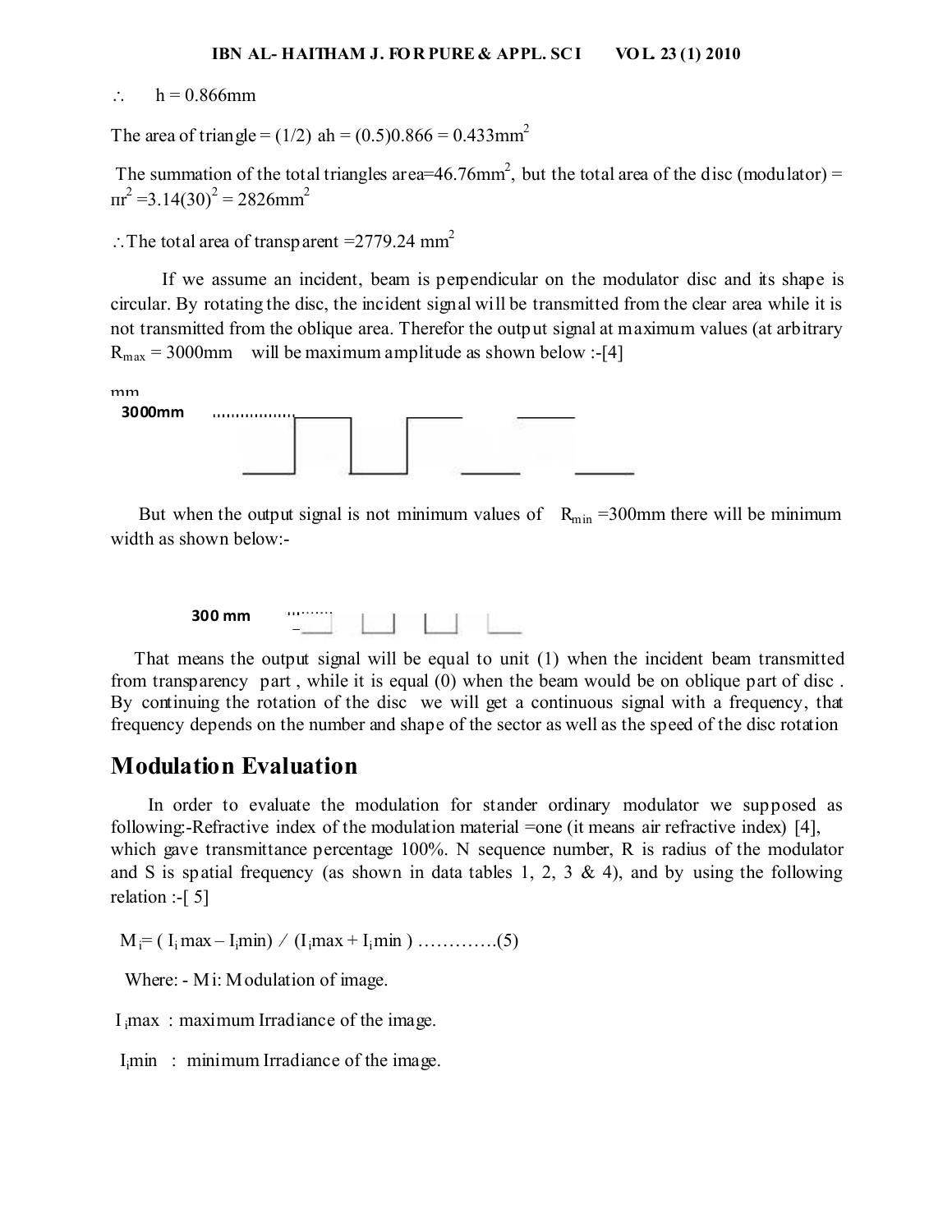### **Silicon (Si) Modulator**

Silicon is used as an optical widow primarily for 3-5um band as a substrate for optical filters. It has been used an optical fractal modulator made of silicon, which has the characteristic of refractive index with transmittance as shown in Fig. (2)

## **Calculations and Results**

Four cases of silicon were taken with different transmittance (10%, 35%, 45% and 58%), each case has the data displayed in a table and the output result shown by MF curve in Figs  $(3,4,5,6)$ .

CASE (1) refractive index n=3.4975 with wavelength  $\lambda = 1.357 \mu m$  and the transmittance 10%, table (1) shows the data of  $(R, MF, and S)$ , the behave curve of MF results with spatial frequency shown in  $Fig(3)$ 

CASE (2) refractive index n=3.4179 with wavelength  $\lambda$ =10.00 & 10.5 $\mu$ m and the transmittance 35%, table (2) shows the data of (R, MF and S) ,the behave curve of MF results with spatial frequency shown in  $Fig(4)$ 

CASE (3) refractive index n=3.4975 with wavelength  $\lambda$  =3.432 $\mu$ m and the transmittance 45%, table (3) shows the data of (R, MF and S), the behave curve of MF results with spatial frequency shown in  $Fig(5)$ 

CASE (4) refractive index n=3.4320 with wavelength  $\lambda$  =3.0000 um and the transmittance 58%. table (4) shows the data of (R, MF and S), the behave curve of MF resuls with spatial frequency shown in Fig. (6)

# **Conclusion**

- 1- Using semiconductor material to make the modulator gives an advantage to get a specific output.
- 2- The best case of modulation by optical modulater made of Silicon (Si)when transmittance is T=58%
- 3- There is aclear relation between the intensity which increases by decreasing the spatial frequency for all cases.
- 4- It is very important that the optical fractal modulator, when it is designed from a specific material it will be special filter and frequency.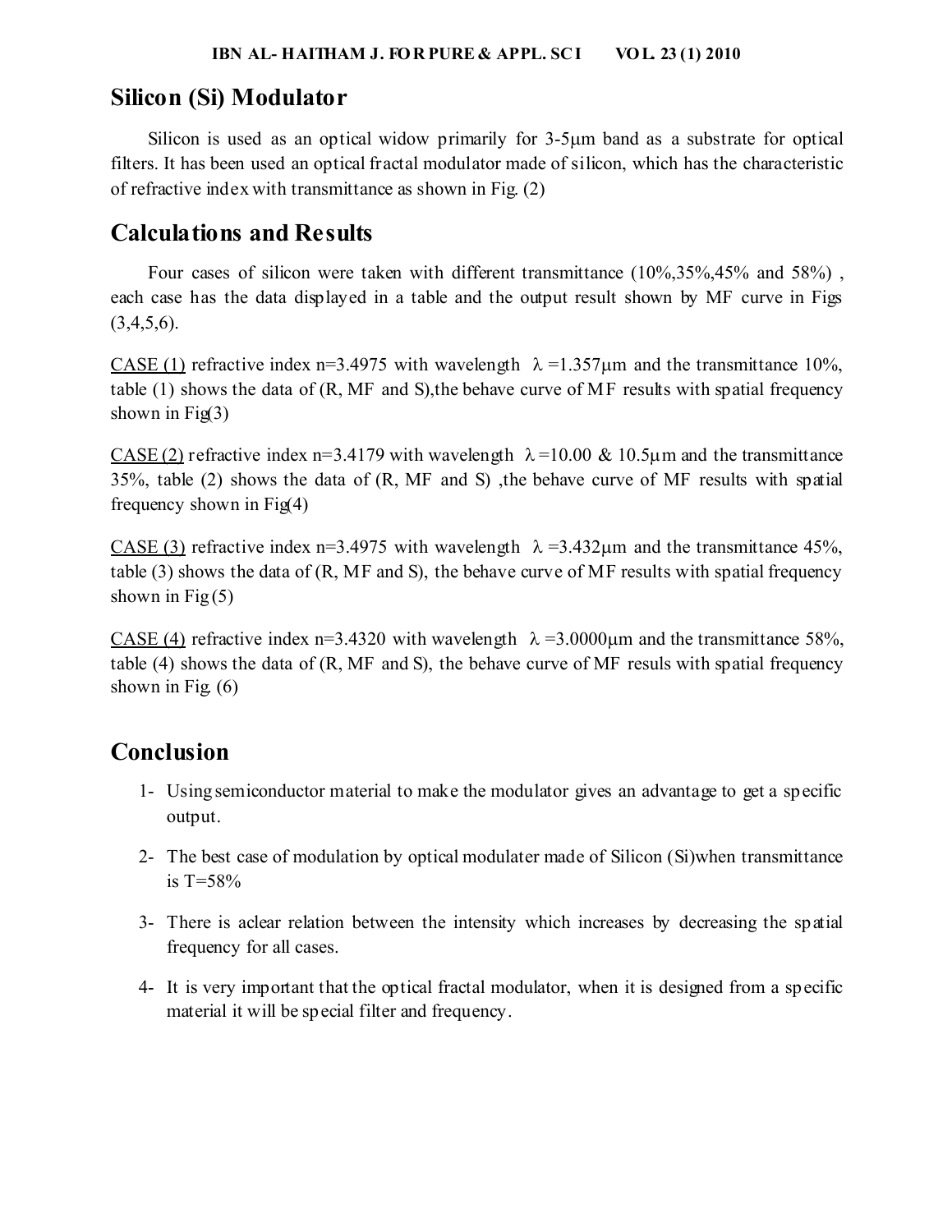### **References**

- 1- Mandelbert, B.B., (1983), "The fractal geometry of nature" (Freeman, W.H. & Company), page54.
- 2- Frame, M.; Mandelbrot, B. and N. Neger, N., (2006), phys.Rev.E, 73, 0311114.
- 3-Robert, E. Fisher and Biljana,T. Galeb, (2000), "Optical System Design ", The British Library Document Supply Centre.page36.
- 4-Peter, O, and Krister, F, (Optillion), (2000), "Optical Modulation Amplitude (OMA) Specifications", New Orleans , page 1.
- 5-Riedl, M.J., (2001),"Optical design Fundamentals for IR system" 2<sup>nd</sup> Edition, the society of photo-optical Instruments Engineers, p 155-163.

**Table (1) Data of a clear aperture for silicon with transmittance 10%** 

|             | 300 | 600 | 900    | 200 | $\sqrt{500}$ | 1800   | 2100  | 2400 | 2700  | 3000 |
|-------------|-----|-----|--------|-----|--------------|--------|-------|------|-------|------|
| $Mx10^{-2}$ | 10  |     | 3.3333 | 2.5 |              | 1.6667 | 1.428 | 1.25 | 1.111 |      |

**Table (2) Data of a clear aperture for silicon with transmittance 35%** 

|             | 300 | 600 | 900             | 1200 | 500          | 1800   | 2100 | 2400  | 2700 | 3000 |
|-------------|-----|-----|-----------------|------|--------------|--------|------|-------|------|------|
| $Mx10^{-2}$ | 35  |     | $17.5$   11.666 | 8.75 | $\mathbf{r}$ | 5.8333 |      | 4.375 | 3.88 | ر. ر |

**Table (3) Data of a clear aperture for silicon with transmittance 45%** 

|             | 300 | 600  | 900 | 1200  | 1500 | 1800 | 2100 | 2400          | 2700 |  |
|-------------|-----|------|-----|-------|------|------|------|---------------|------|--|
| $Mx10^{-2}$ | 45  | 22.5 | 15  | 11.25 |      | 7.5  |      | $6.428$ 5.625 |      |  |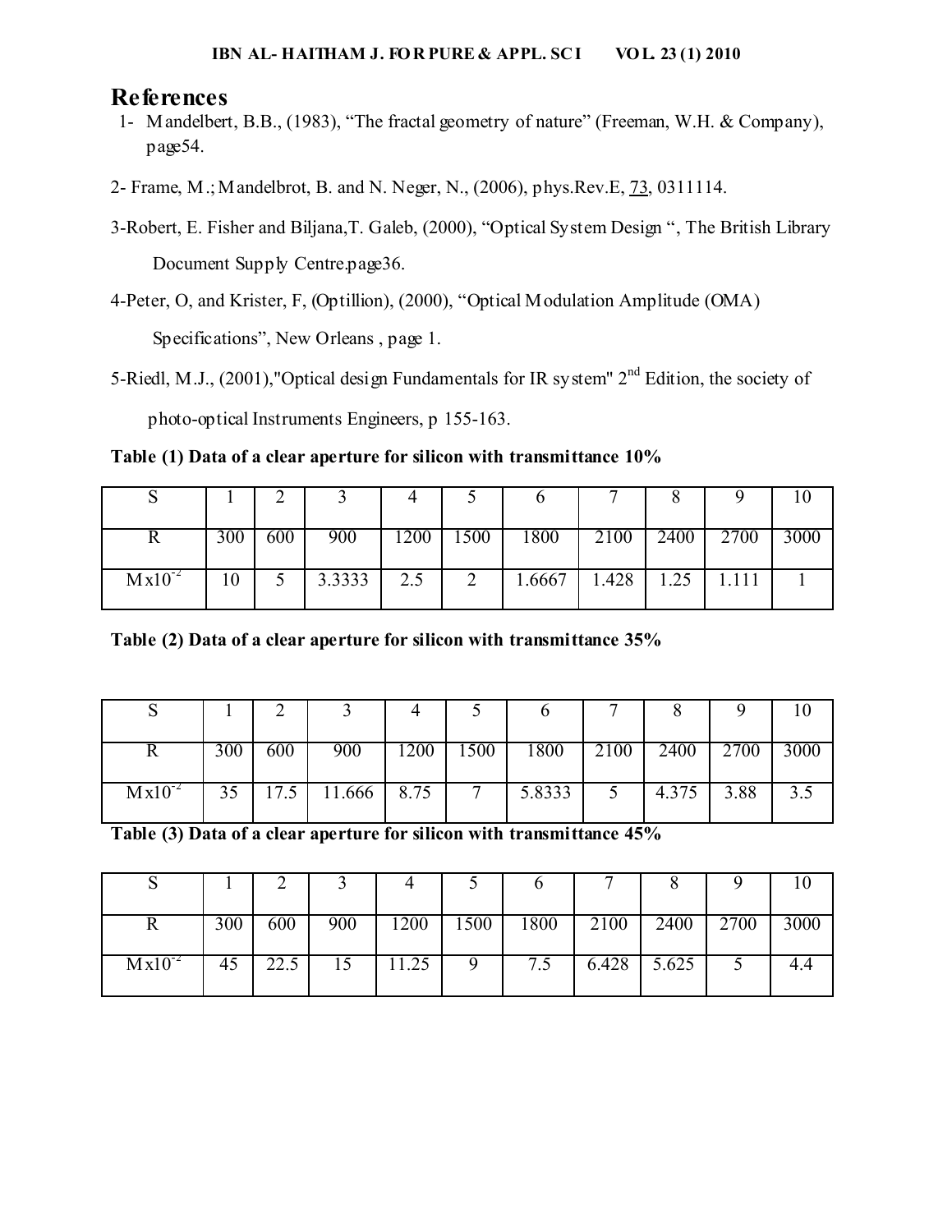|                   | 300 | 600 | 900    | 1200 | 1500 | 1800   | 2100  | 2400 | 2700  | 3000 |
|-------------------|-----|-----|--------|------|------|--------|-------|------|-------|------|
| Mx10 <sup>2</sup> | 58  | 29  | 19.333 | 14.5 | 11.6 | 9.6667 | 8.282 | 7.26 | 6.444 |      |

**Table (4) Data of a clear aperture for silicon with transmittance 58%** 



**Fig.(1): The out put computer program of the Fractal optical modulation made of semiconductor material**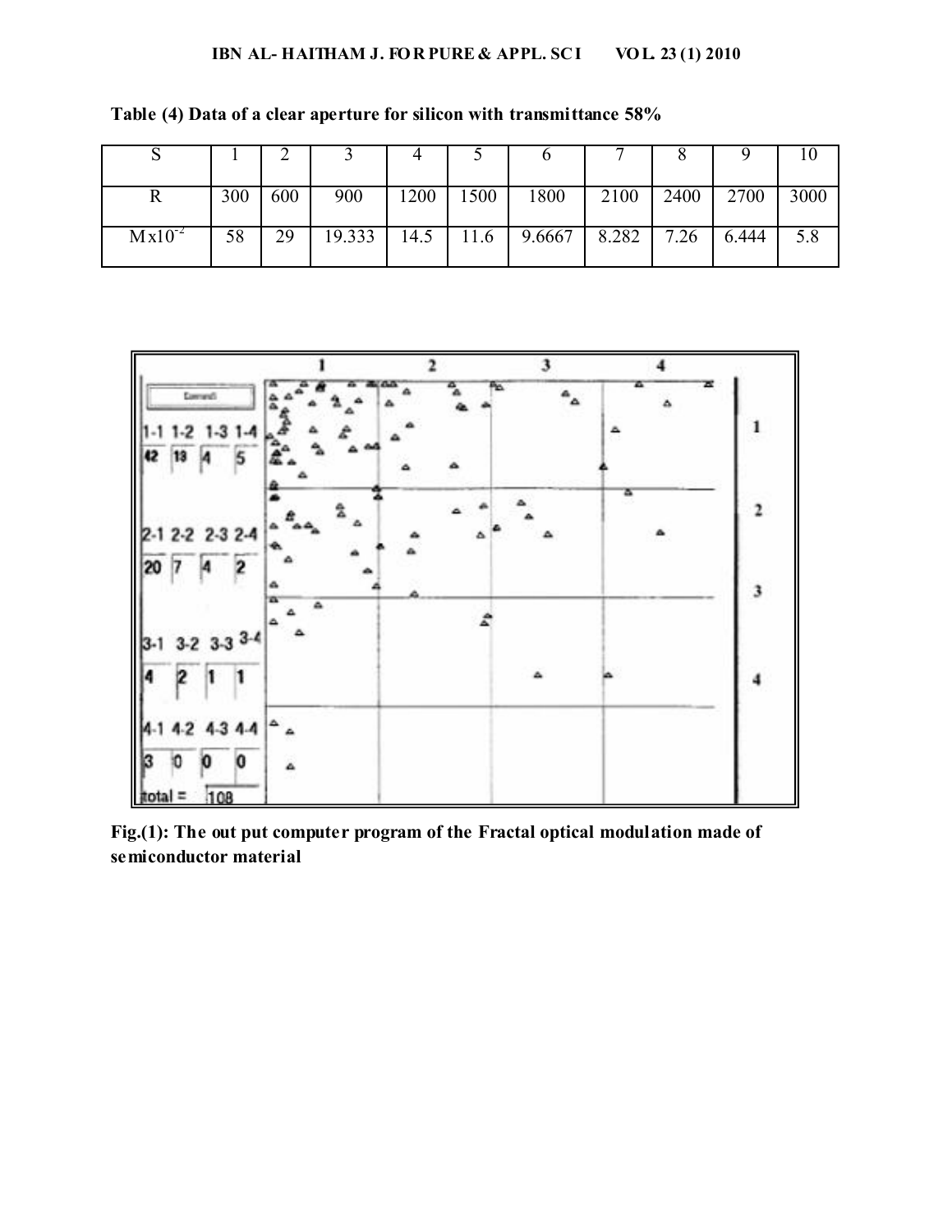

 **Fig. (2) The transmittance with refractive index for silicon** 



 **Fig. (3) The MF with the spatial frequency at transmittance 10%** 

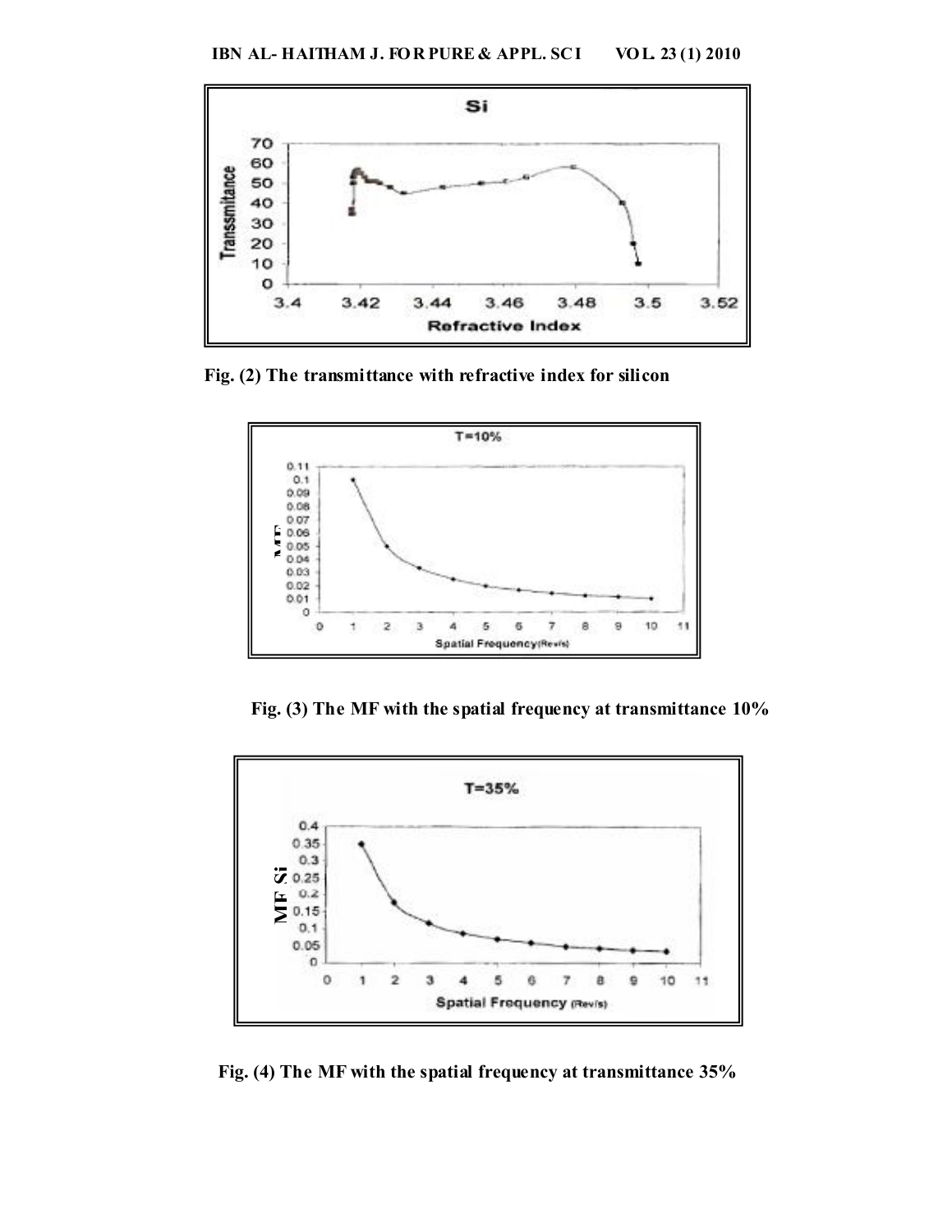

 **Fig. (5) The MF with the spatial frequency at transmittance 45%**



 **Fig. (6) The MF with the spatial frequency at transmittance 58%**